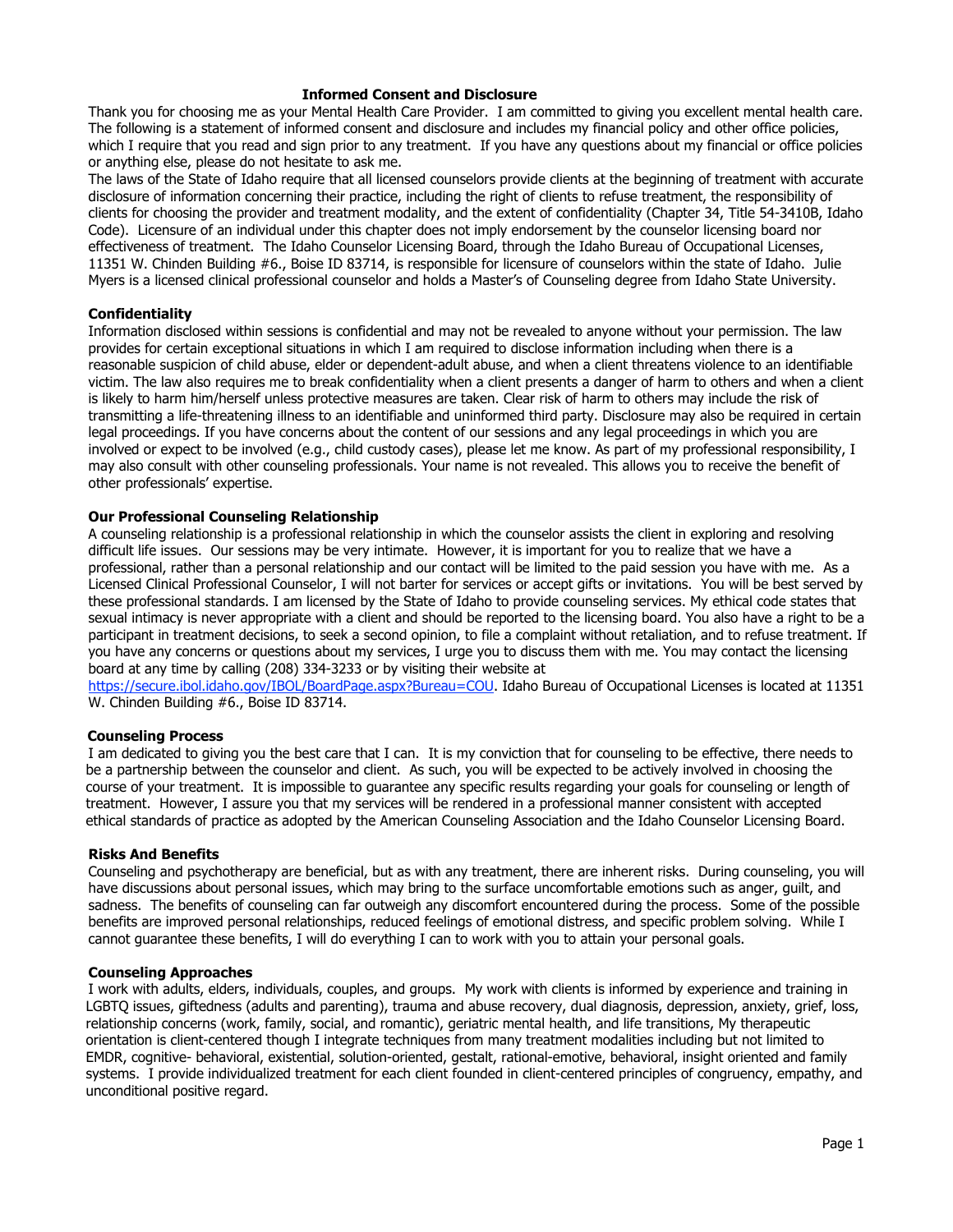# **Client Rights: You have the right to:**

1. Request that your records be sent to another professional or agency. Your request will be fulfilled with promptness upon receipt of your written request for transfer of information, provided there is no outstanding balance on your account. 2. Leave the premises at any time. You are not to be detained against your wishes unless you are a danger to yourself or others.

3. Participate in developing an individual plan of treatment.

4. Receive an explanation of services in accordance with the treatment plan.

5. Participate voluntarily in and to consent to treatment.

6. Object to, or terminate or refuse any service you do not want, and to discontinue any services you have already started. However, if you choose to discontinue treatment against professional advice, a notification to that effect could be placed in your records. In the event of court-ordered clients, the terms of the court may supersede this right.

7. Have access to your records.

8. Receive clinically appropriate care and treatment that is suited to your needs and skillfully, safely, and humanely administered with full respect for your dignity and personal integrity.

9. Be treated in a manner which is ethical and free from abuse, discrimination, mistreatment, and/or exploitation.

10. Be free to report grievances regarding services or staff to your counselor or the Idaho Bureau of Occupational Licenses.

11. Be treated by staff that is sensitive to your cultural background and beliefs.

12. Be afforded privacy.

13. Be informed of expected results of all therapies prescribed, including possible adverse effects.

14. Request another therapist

15. Request that another clinician review your records for a second opinion.

16. Know that one parent at least must be involved in the therapy of any minor children.

## **Professional Fees**

\$175 per 55-60 minute initial intake and new client consultation.

\$145 per 55 minute session for individual, couple, or family counseling.

\$130 per 45 minute session for individual, couple, or family counseling.

\$115 for 30 minute session for individual, couple or family counseling.

\$180 per hour for copying and mailing client records to another professional.

\$180 per hour for written reports, prepared documents, or consultation (over 10 minutes) with another professional at your request, depending on type and purpose.

\$300 - \$500 per hour for preparation and attendance at legal court proceedings,including when called by another party.

\$25 service fee for returned check.

#### **Fee Change**

While I rarely raise professional fees during the course of counseling, there may be an occasion where this will be necessary. If this occurs, I will let you know of the fee change and when it will occur as soon as possible. In any event, I will not raise fees more than once per year so you can be assured that if there is an increase, it won't change again for at least one year (effective March 1, 2021).

**Full payment is due at the time of service by cash or check.** Debit or credit cards may be used when service is available. I will bill your insurance company as a courtesy to you, but as your coverage is based on a contract between you and your insurer, you are responsible for any fees or portions of fees not covered by your insurance company. I encourage you to contact your insurance company before the first session and ask them what benefits you may expect. If for any reason your insurance company does not pay for my services as you expect they will, you are responsible for payment in full to me. Insurance companies rarely pay 100% of the fees you incur for my service and you are responsible for paying any co-pays and deductibles at the time of your session. Please confirm with your insurance company their policy related to counseling services provided by a "licensed clinical professional counselor" (LCPC) and your co-pay and deductible amounts for these services. Please remember that I may be required by your insurance company to provide confidential information about you and your case if you choose to use your insurance company for payment for my services.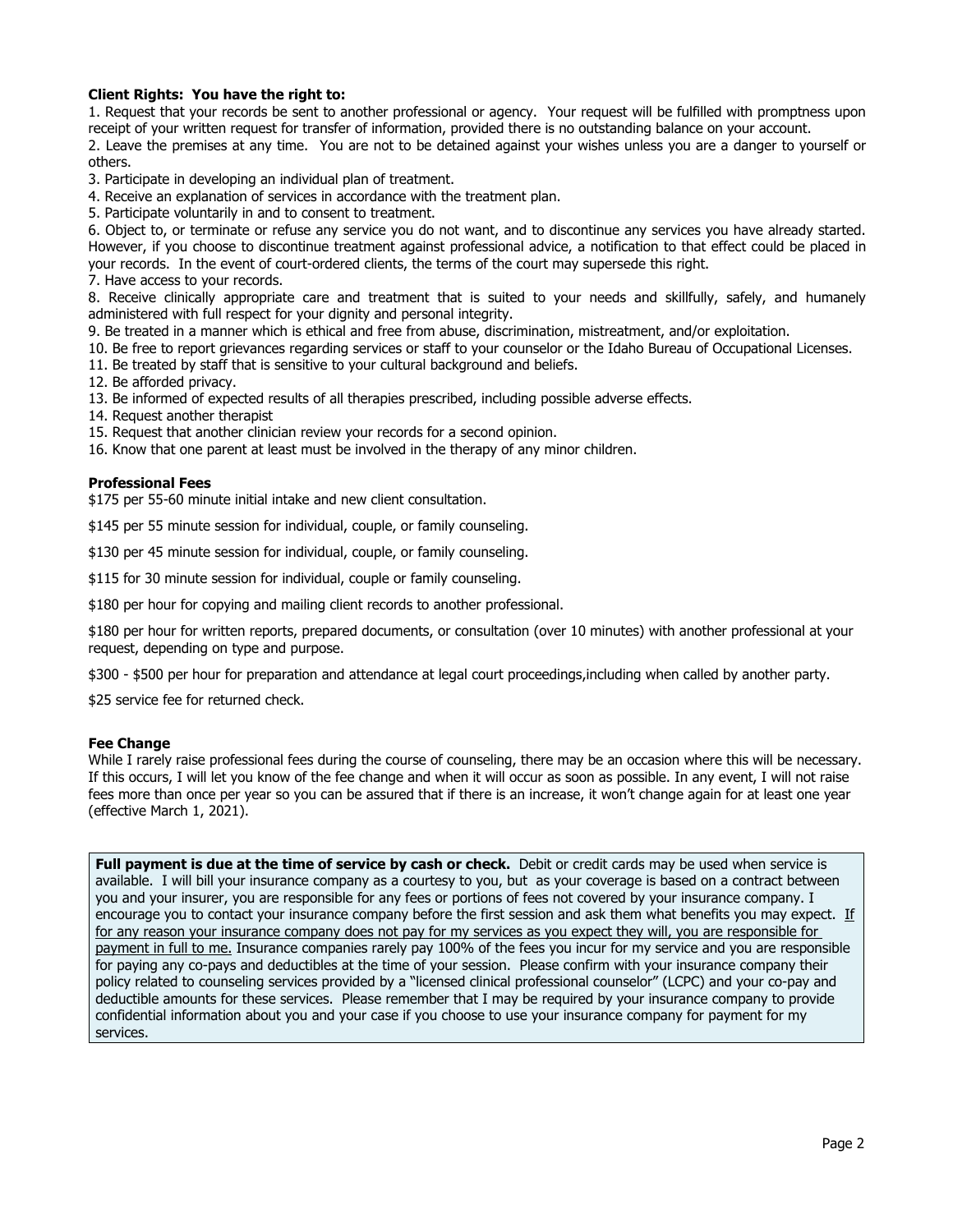# **Telephone Calls and Writing**

**If you are experiencing a life-threatening emergency, call 911 or have someone take you to the nearest emergency room for help.** Phone consultation for check-in calls and reading of writings or messages of 5 minutes or less in duration will not be added to your billing. Consultation calls and reading time longer than 5 minutes will be billed at the normal prorated service rate.. If you must get a message to me, the best way is to leave a voice message. I cannot guarantee a quick reply due to the nature of my practice, but will get back to you as soon as I can. You need to be aware that I do not provide any crisis or emergency services.

## **Special Reports, Services, and Letters**

Occasionally it is necessary for me to write special letters or reports or provide other services on a client's behalf. I am glad to comply with such requests. There is a fee charged based upon the type and purpose as well as the length of time required for the service.

## **Counseling and Technology**

#### **Email**

Since email is not totally secure and sometimes unreliable, I use email with caution and urge you to do the same. If you choose to use electronic messages, please be brief and don't include anything you wouldn't want others to read just in case there is a security breach. If you imagine the possibility of you (or me) losing our computer or smart phone and someone else reading your message, you will know the reason to be extra cautious when communicating electronically.

#### **Phone**

Conversations by cell phone or cordless phones may be picked up by people in the area. The safest phone call is from one old-fashioned corded phone to another. I realize that we rely on mobile and cordless phones so just know that they may not be totally secure. When we have a phone call, be sure that you can't be overheard. **If you need to cancel your appointment within the 24-hour time limit, definitely use the phone so I will get the message right away. Only a phone message will be considered for official notification of cancellation.**

#### **Social Networking and Computer Contact**

I don't "friend" anyone who is or has been a client of mine to respect your privacy. If you want to show me something on a social media site or on your blog you can share it with me during our session. I realize some of my clients drive long distances so I will sometimes use the phone or Skype to work with clients but only for very rare and special circumstances on a pre-arranged basis. Again, please know that confidentiality cannot be assured when using this type of technology. Please see Teletherapy Consent for more information.

#### **Cancellations and Missed Appointments**

Please make every effort to keep your scheduled appointment. This practice respects my time and allows me to use that 3time to see other clients who are in need. **Unless I hear from you by phone at least 24 hours in advance, I will, unfortunately, have to charge you the full fee for a missed or cancelled appointment**. When appropriate, telephone or video sessions can sometimes be done in place of the scheduled in-person session. **Cancellations need to be made by calling and leaving a message**. (208.908.0500).

**INITIAL HERE** 

# **Litigation Limitation**

I do not do court work (such as, but not limited to, testifying in divorce and custody disputes, injuries, lawsuits, etc...) If you need these services I will give you referrals to forensic psychologists who specialize in these cases. My desire is to protect your counseling from the intrusiveness of legal proceedings.

- 1. Confidentiality Your counselor cannot release any information about you without your written permission (exceptions to this such as child or elder abuse, danger to self or others are explained in above).
- 2. Confidentiality in Couple's Therapy Your counselor cannot release records unless both clients give written permission.

To be in counseling with me you must agree that neither you nor your attorney, nor anyone else acting on your behalf, will call on any counselor at this practice to testify in court or at any other proceeding, nor will a disclosure of counseling or treatment records be requested for legal proceedings.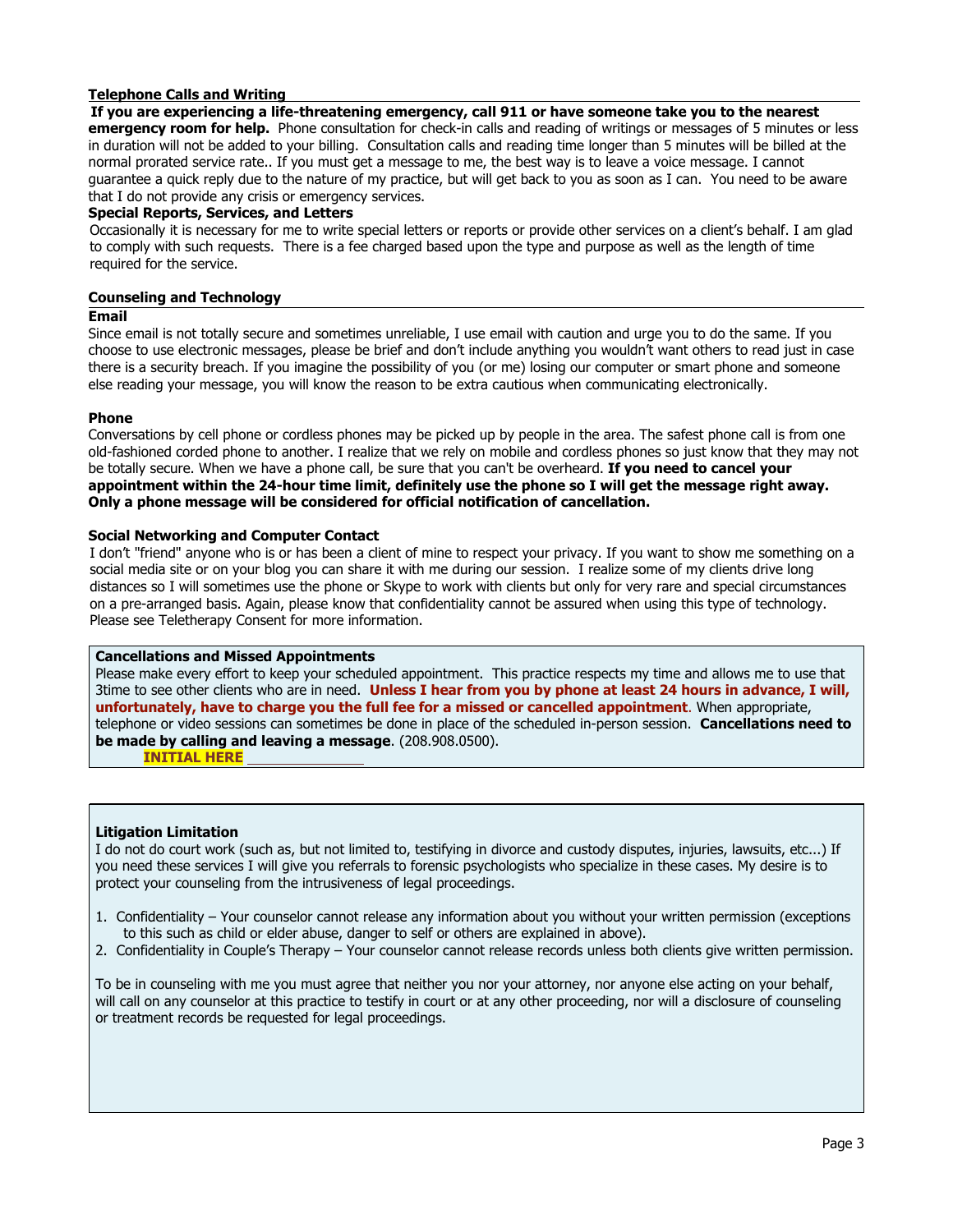This is in your best interest because:

- 1. If you place your mental status at issue in litigation initiated by you, the defendant (other side) has the right to obtain your counseling records and/or testimony by your counselor. Your adversary would have the right to know everything you've talked about in counseling.
- 2. Forensic psychology (custody evaluations, workers comp, lawsuits, etc.) is not an area of expertise for me.
- 3. If you are involved in legal proceedings, subpoenaing a counselor without forensic expertise to testify could hurt your case more than help. Forensic psychologists do assessments (not counseling or psychotherapy) and are trained as expert witnesses.
- 4. The goals of legal proceedings (winning a case) are inconsistent with the goals of ongoing counseling (exploring conflicted emotions and behavior in a safe, protected place). Whenever possible, counselors are required to avoid dual roles, which may interfere with the client's counseling.
- 5. If you become involved in legal proceedings that require my participation, you will be expected to pay for all of my professional time, including preparation and transportation costs, even if I am called to testify by another party. These fees are listed above.

I understand and agree to this litigation limitation.

**Signature of Client Date**

My signature below indicates that I understand and agree to these terms and those on the Informed Consent and Disclosure and I am giving my consent for treatment. . I understand and agree to comply with these policies and have been given a copy of this policy. I understand that I must call at least 24 hours in advance of my appointment to avoid paying the full fee for a missed or cancelled appointment. I understand I am financially responsible for payment of services rendered to me and will pay for all services rendered and any legal expenses incurred should this account be turned over to another party for collection. I give my consent to share confidential information with all persons mandated by law, the counselor and agency that referred me, the insurance carrier responsible for my mental health care benefits and payment for those services, and financial information forwarded to another party for collection. I am releasing and holding harmless Julie Myers, LCPC, LLC from any departure from my right of confidentiality that may result.

Print Client Name

l,

l,

**Client Signature Date** 

If financially responsible person is different than above, please complete the following:

Print Financially Responsible Party's Name

Financially Responsible Party's Signature **Date of Construction** Date Date Date

Financially Responsible Party's Address (if different from above)

**City State Zip**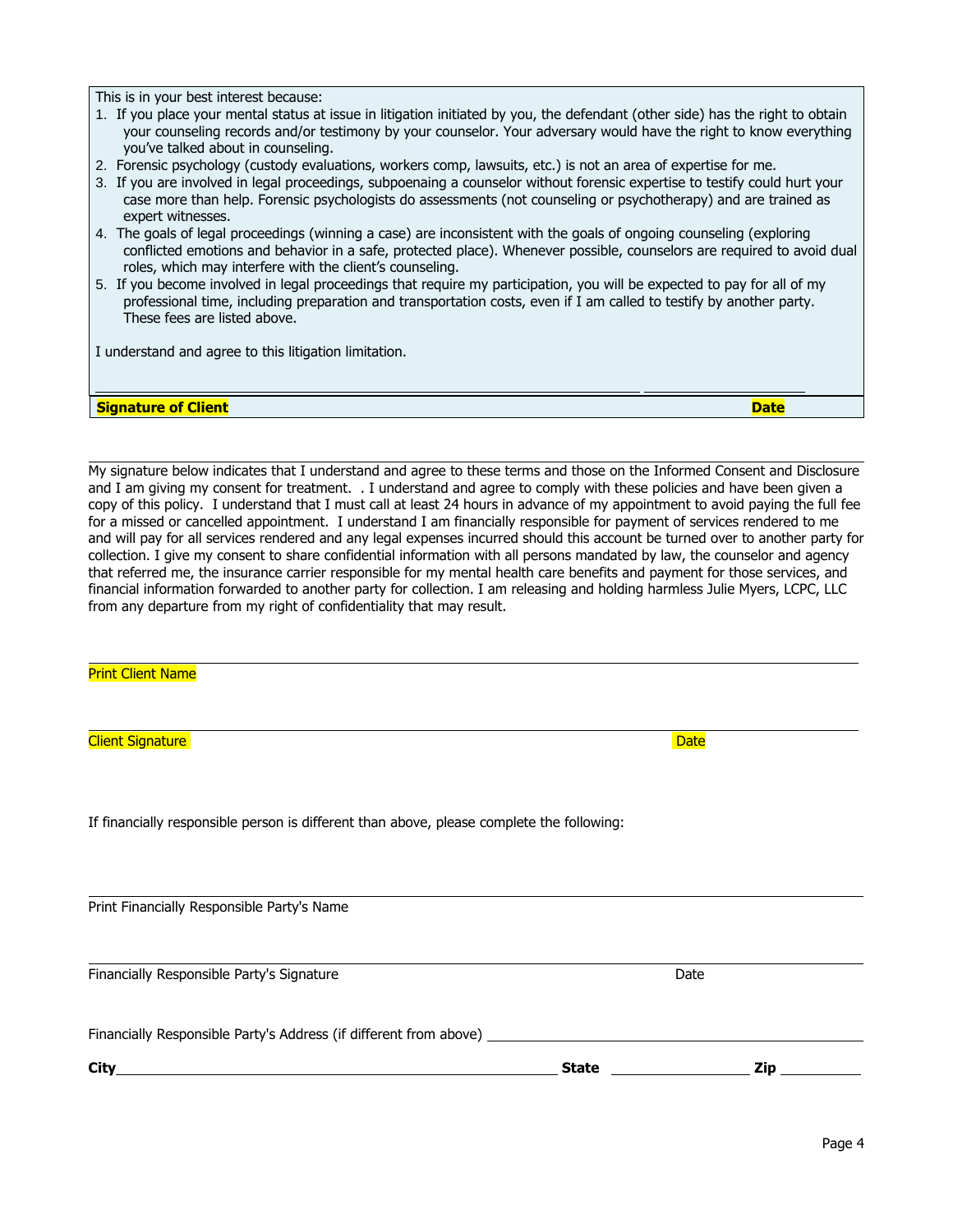## **TELETHERAPY CONSENT FORM**

## **Definition of Services:**

I, **I** and the set of the set of the set of the set of the set of the set of the set of the set of the set of the set of the set of the set of the set of the set of the set of the set of the set of the set of the set of th Teletherapy is a form of counseling service provided via internet technology, which can include consultation, treatment, transfer of medical data, emails, telephone conversations and/or education using interactive audio, video, or data communications. I also understand that teletherapy involves the communication of my medical/mental health information, both orally and/or visually.

Teletherapy has the same purpose or intention as psychotherapy, counseling, or mental health treatment sessions that are conducted in person. However, due to the nature of the technology used, I understand that teletherapy may be experienced somewhat differently than face-to-face treatment sessions.

#### **Client's Rights, Risks, and Responsibilities:**

I understand that I have the following rights with respect to teletherapy:

1. I, the client, need to be located in the state of Idaho or Washington at the time of session.

2. I, the client, have the right to withhold or withdraw consent at any time without affecting my right to future care or treatment.

3. The laws that protect the confidentiality of my medical information also apply to teletherapy. As such, I understand that the information disclosed by me during the course of my therapy or consultation is generally confidential. However, there are both mandatory and permissive exceptions to confidentiality, which are described in the general Consent Form I received at the start of my treatment with Julie Myers, LCPC.

4. I understand that there are risks and consequences of participating in teletherapy, including, but not limited to, the possibility, despite best efforts to ensure high encryption and secure technology on the part of my counselor, that: the transmission of my information could be disrupted or distorted by technical failures; and/or the transmission of my information could be interrupted by unauthorized persons.

5. There is a risk that services could be disrupted or distorted by unforeseen technical problems.

6. In addition, I understand that teletherapy based services and care may not be as complete as face-to-face services. I also understand that if my counselor believes I would be better served by another form of therapeutic services (e.g. face-to-face services) I will be referred to a professional who can provide such services in my area.

7. I understand that I may benefit from teletherapy, but that results cannot be guaranteed or assured. I understand that there are potential risks and benefits associated with any form of counseling, and that despite my efforts and the efforts of my counselor, my condition may not improve, and in some cases may even get worse.

8. I accept that teletherapy does not provide emergency services. If I am experiencing an emergency situation, I understand that I can call 911 or proceed to the nearest hospital emergency room for help. If I am having suicidal thoughts or making plans to harm myself, I can call the National Suicide Prevention Lifeline at 1.800.273.TALK (8255) for free 24 hour hotline support. Clients who are actively at risk of harm to self or others are not suitable for teletherapy services. If this is the case or becomes the case in future, my counselor will recommend more appropriate services.

9. I understand that there is a risk of being overheard by anyone near me if I am not in a private room while participating in teletherapy. I am responsible for (1) providing the necessary computer, telecommunications equipment and internet access for my teletherapy sessions, and (2) arranging a location with sufficient lighting and privacy that is free from distractions or intrusions for my teletherapy session. It is the responsibility of the counselor to do the same on their end.

10. I understand that dissemination of any personally identifiable images or information from the telemedicine interaction to researchers or other entities shall not occur without my written consent.

#### **I have read, understand and agree to the information provided above regarding telehealth:**

| <b>Client's Signature:</b> |  |  |
|----------------------------|--|--|
|                            |  |  |